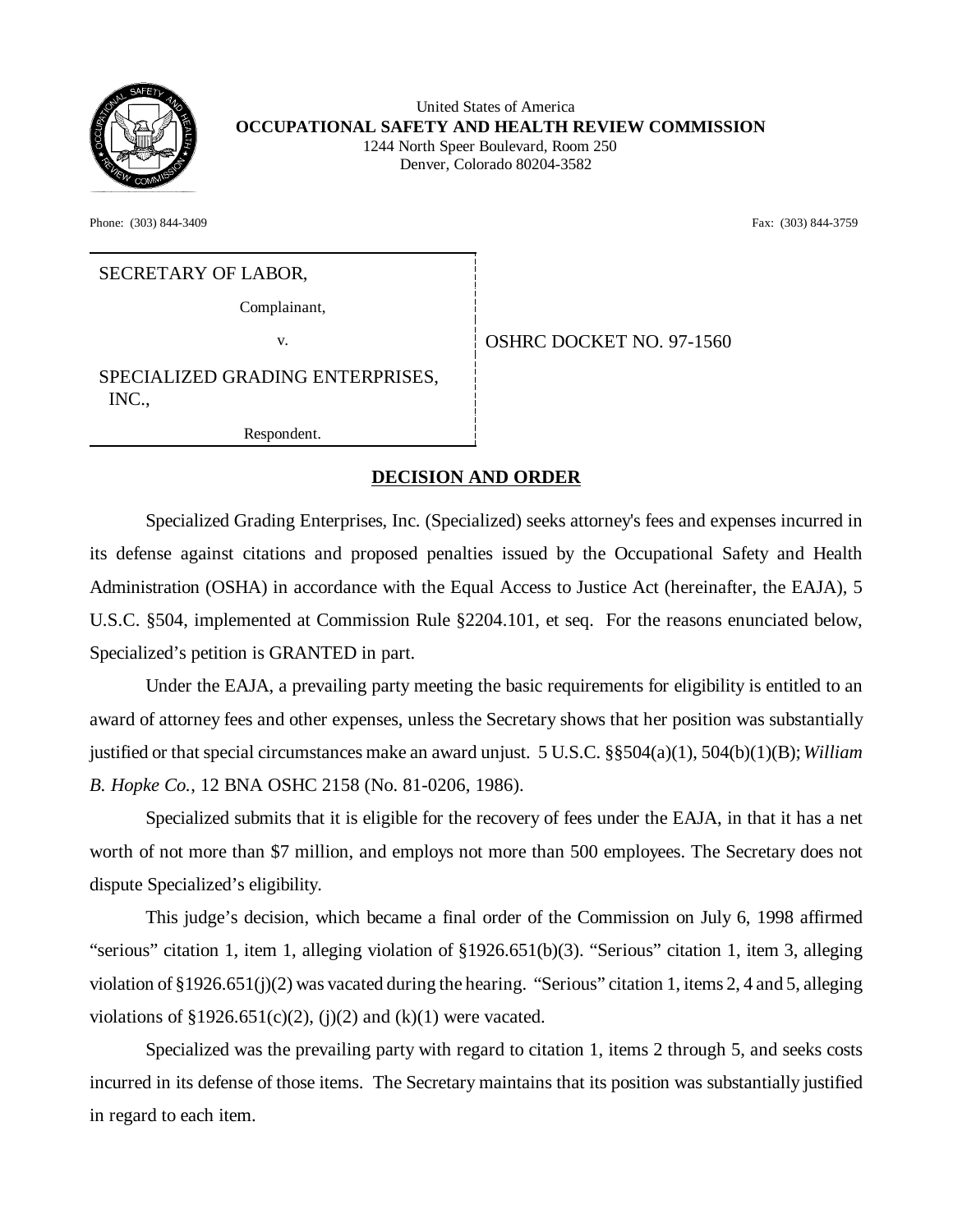#### **Alleged Violation of §1926.651(j)(2)**

The cited item charged Specialized with failing to maintain a 2 foot clearance between the spoil pile and the trench edge. The citation stated that the violation took place on July 21, 1997. At the hearing the OSHA Compliance Officer (CO) stated that the spoil pile was at the edge on July 23, when his inspection took place. The CO admitted he did not see the spoil pile on July 21, and testified that the citation was based on an employee's statement that the spoil pile had always been in the same area. The CO admitted that the size of the spoil pile grows as a trench is excavated. The CO further admitted that the cited trench, which was only 4 or 5 feet long on July 21, had grown to 9 or 10 feet by July 23 (Tr. 89). Steve Schoenberg, the only Specialized employee who was on the job site July 21, testified that the spoil pile was a good three feet out from the edge of the trench on that date (Tr. 104). This item was vacated from the bench.

# **Alleged Violation of §1926.651 et seq.**

The cited violations were based on Steve Schoenberg's interview with the CO, during which he admitted he had briefly entered the cited trench on July 21, 1997 while working alone at the job site. Schoenberg had been operating a backhoe, but entered the trench to locate the bottom of a footer with a probe. The trench was uninspected and unprotected. There was no means of egress provided.

Specialized denied knowledge of the cited violations. Specialized further maintained that the violations were the result of unpreventable employee misconduct. Complainant argued that the employee's presence in the trench was foreseeable,<sup>1</sup> and argued that a reasonably diligent employer would have provided on site supervision.

The cited violations were vacated pursuant to *Capital Electric Line Builders of Kansas, Inc.,* 678 F.2d 128 (10th Cir., 1982), in which the circuit court held that where employee misconduct is alleged, the Secretary must establish that cited violations were foreseeable. The court found that disproving unpreventable employee conduct is part of the Secretary's *prima facie* burden of showing employer knowledge. The court then pointed out that the Secretary can meet her burden by introducing evidence of inadequacies in the employer's safety precautions, training and/or supervision of employees.

 $1$  Complainant correctly notes that, under Commission precedent, the Secretary need only prove constructive knowledge of the violative conditions, not knowledge of employee exposure, to establish a violation of §5(a)(2) of the Act. *Ormet,* 14 BNA OSHC 2134, 1991-93 CCH OSHD ¶29,254 (85-531, 1991). The trenching precautions specified under §1926.651 *et seq.*, however, are required only when employee exposure is anticipated. There can be no violative condition unless and/or until employees plan to enter an excavation. Moreover, as noted below, the decision in this case was based on 10th Circuit case law rather than on Commission precedent.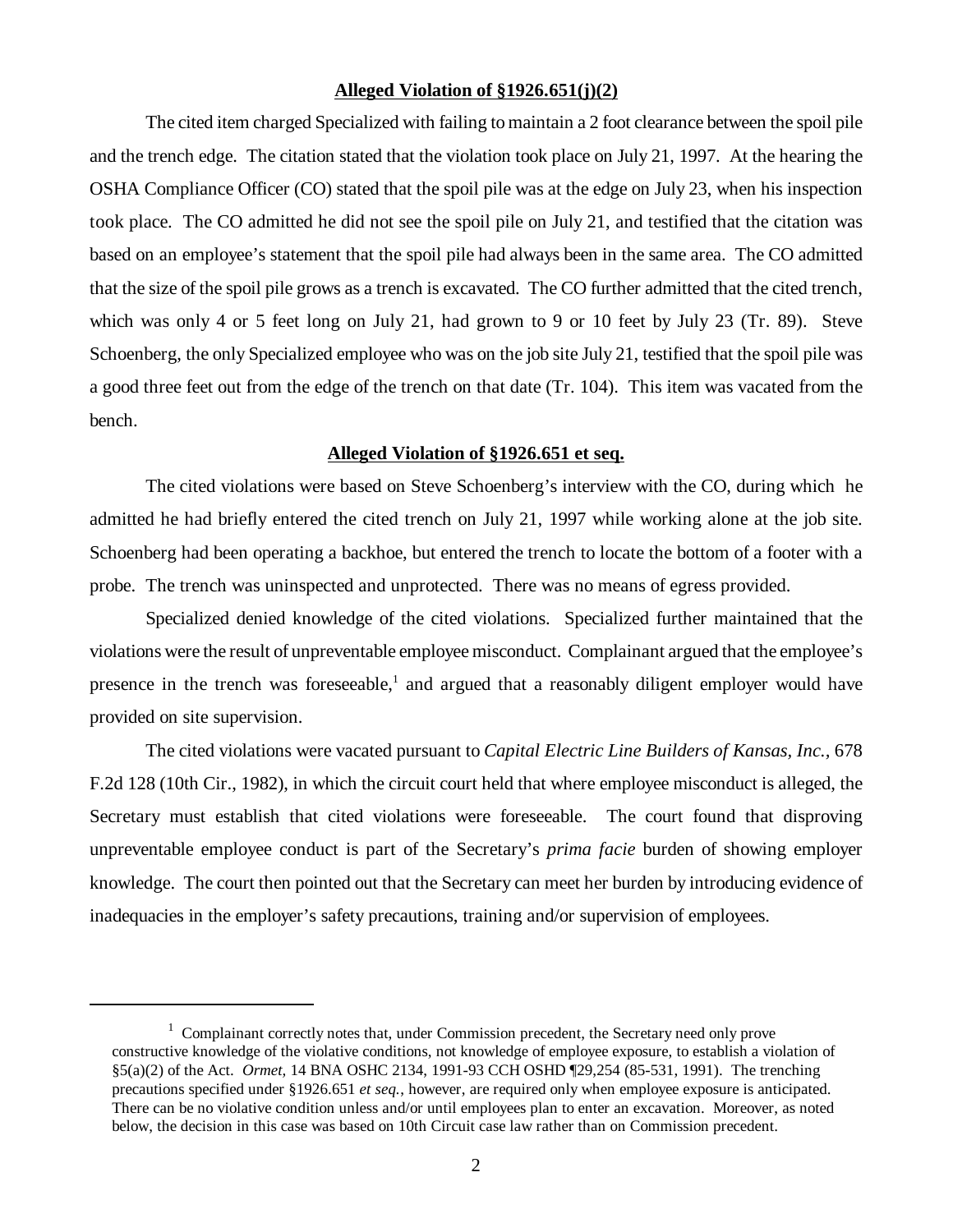Complainant introduced no evidence regarding the efficacy of Specialized's safety program. One on one supervision is not required by either the 10th Circuit or the Commission.

# **Substantial Justification**

The test of whether government action is substantially justified is essentially one of reasonableness in law and fact. *Hocking Valley Steel Erectors, Inc.*, 11 BNA OSHC 1492, 1983 CCH OSHD ¶26,549 (80- 1463, 1983).

As a threshold matter, this judge notes that like items 2, 4 and 5, item 3, alleging violation of §1926.651(j)(2), was predicated on Steve Schoenberg's apparently unauthorized entry into the trench on July 21. Had item 3 not been vacated for lack of evidence during the hearing, it would have been dismissed along with items 2, 4 and 5, based on the Secretary's failure to establish employer knowledge. Items 2 through 5 will, therefore, be considered together.

Complainant argues that there is disagreement among the Federal circuit courts as to the proper allocation of the burden of proof in such cases; the Commission itself places the burden of establishing employee misconduct on the employer. Nonetheless, this case was tried in the 10th Circuit, and the law of that Circuit is binding. Complainant has a duty to familiarize herself with the relevant precedent before proceeding to hearing, and is never justified in proceeding without having done so. If Complainant *was* familiar with 10th Circuit law, she should have realized that her evidence was insufficient to make her case. Complainant's only witness, the OSHA CO, had not examined Specialized's safety program (Tr. 95-96), and was completely unprepared to testify as to its efficacy.<sup>2</sup>

Complainant's litigation of the cited items was not reasonable under the relevant law, and so was not substantially justified. I find that an award of attorney fees is justified.

#### **Amount of Fees**

Specialized maintains that it expended approximately 68.4 hours in defending the vacated citation items. Specialized claims an additional 37.8 hours were spent in preparation of this EAJA application. In addition Specialized claims \$236.25 in consulting fees and \$222.60 in expenses, including long distance calls, postage, and photocopying. In total Specialized requests an award of \$13,733.85.

The Commission has held that the hearing judge must determine a reasonable fee based on the complexity of the case and the novelty of the issues involved, utilizing his knowledge, expertise and

 $2^2$  Complainant argues that Specialized offered no evidence in support of its employee misconduct defense. Clearly, an employer need not present any evidence, and is entitled to require the Secretary to prove her case.